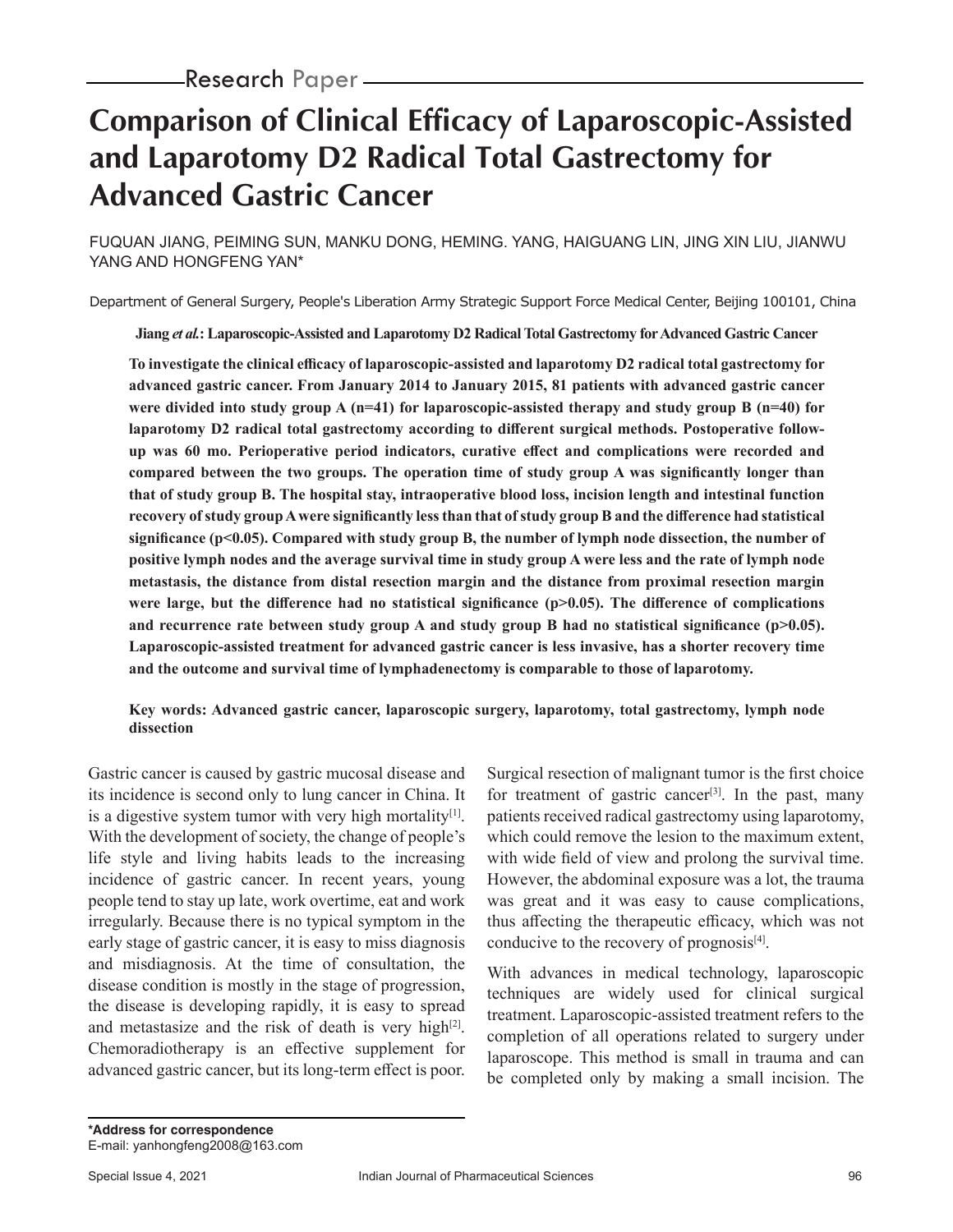postoperative scar is very small, which is favored by most patients with gastric cancer. D2 radical gastrectomy is the most commonly used surgical method in radical gastrectomy for cancer, which can thoroughly dissect perigastric lymph nodes<sup>[5]</sup>. In recent years, most studies have shown that laparoscopic radical gastrectomy has the advantages of minimally invasive, safe and effective, but it is difficult for advanced radical gastrectomy, especially for distal operation and there may be residual risk of lesions. The efficacy of laparoscopic radical gastrectomy in clinical treatment is controversial and needs further exploration<sup>[6]</sup>. In this study, 81 patients with advanced gastric cancer in our hospital were treated with the above two methods respectively and the therapeutic effects of the two groups were compared to provide some evidences for clinical treatment.

## **MATERIALS AND METHODS**

## **General data:**

A total of 81 patients with advanced gastric cancer diagnosed and treated in our hospital from January 2014 to January 2015 were selected for this study, including 46 males and 35 females, aged 29-78 y, with mean age of (50.41 $\pm$ 10.57) y, tumor diameter of 2-5 cm and mean diameter of  $(3.90\pm1.31)$  cm. The patients were divided into study group A (n=41) for laparoscopic-assisted therapy and study group  $B(n=40)$  for laparotomy  $D2$ radical total gastrectomy according to different surgical methods.

## **Inclusion criteria and exclusion criteria:**

Inclusion criteria-Patients diagnosed with gastric cancer by pathological biopsy; patients without distant metastasis by preoperative imaging physical examination; patients without metastasis by intraoperative exploration; patients with complete clinical data; patients aged  $\geq$ 29 y and  $\leq$ 78 y; patients with successful follow-up.

Exclusion criteria-Patients with heart, liver and renal insufficiency; patients with other malignant tumors; patients with metastasis; tumor diameter greater than 6 cm; abdominal mass, diffuse peritonitis, diaphragmatic hernia and abdominal hernia, etc.

## **Methods:**

Study group A; laparoscopic-assisted D2 radical gastrectomy. The patient was placed in the supine position, intubated with an endotracheal tube, under general anesthesia and a trocar tube was placed in the five-hole method to establish pneumoperitoneum. The abdominal cavity was explored to determine the location of tumor and ultrasound knife was used to divide greater omentum along transverse colon and to separate hepatic flexure of colon; into fascial space, the root was used to divide right gastroepiploic artery and right vein and to dissect lymph node in the group 6. The greater omentum and spleen were dissected, the left gastroepiploic artery and vein were dissected and the group 4 was dissected. The greater omentum was placed under the liver, the stomach was turned to the cranial side, the pancreas capsule was removed, the pancreas was separated tightly, the proximal part of splenic artery was exposed and the group 11 was dissected; the left gastric artery was dissected away from the abdomen and celiac artery and the groups 7 and 9 were dissected; the common hepatic artery was exposed, the upper part of the liver was separated and the group 8 was dissected; the duodenum was exposed in the hepatic artery, the hepatoduodenal ligament was opened and the group 12 of lymph nodes was dissected; the 3rd lymph node was dissected along the small curve of the gastric wall to the cardia; after dissection, free the lower esophageal segment, use a cutting sealer to cut the duodenum of the patient at 3 cm distal to pylorus, perform incision at 6 cm upward on the abdomen, divide the lower esophageal end, place the stapler, perform esophagojejunostomy, perform Brown anastomosis between jejunal input loop and output loop to reconstruct the digestive tract, after the operation, place the feeding tube and drainage tube, close the abdominal cavity.

Study group B; laparotomy D2 radical total gastrectomy. The incision was made in the middle abdomen of the patient (18-20 cm in length) and entered the abdominal cavity. Based on tumor location exploration, lymph node dissection and digestive tract reconstruction were the same as those in study group A. Patients in both groups were followed up for 60 mo after operation.

## **Observational indexes:**

To collect general clinical data of patients, including gender, height, weight, age, tumor location, tumor diameter, tumor stage, grade and body mass index (BMI); Perioperative period indicators: Incision length, surgical operation time, intraoperative blood loss, hospital stay and intestinal recovery time were recorded. Surgical curative effect: The number of lymph node dissection, lymph node metastasis rate, number of positive lymph nodes, distance from distal resection margin, distance from proximal resection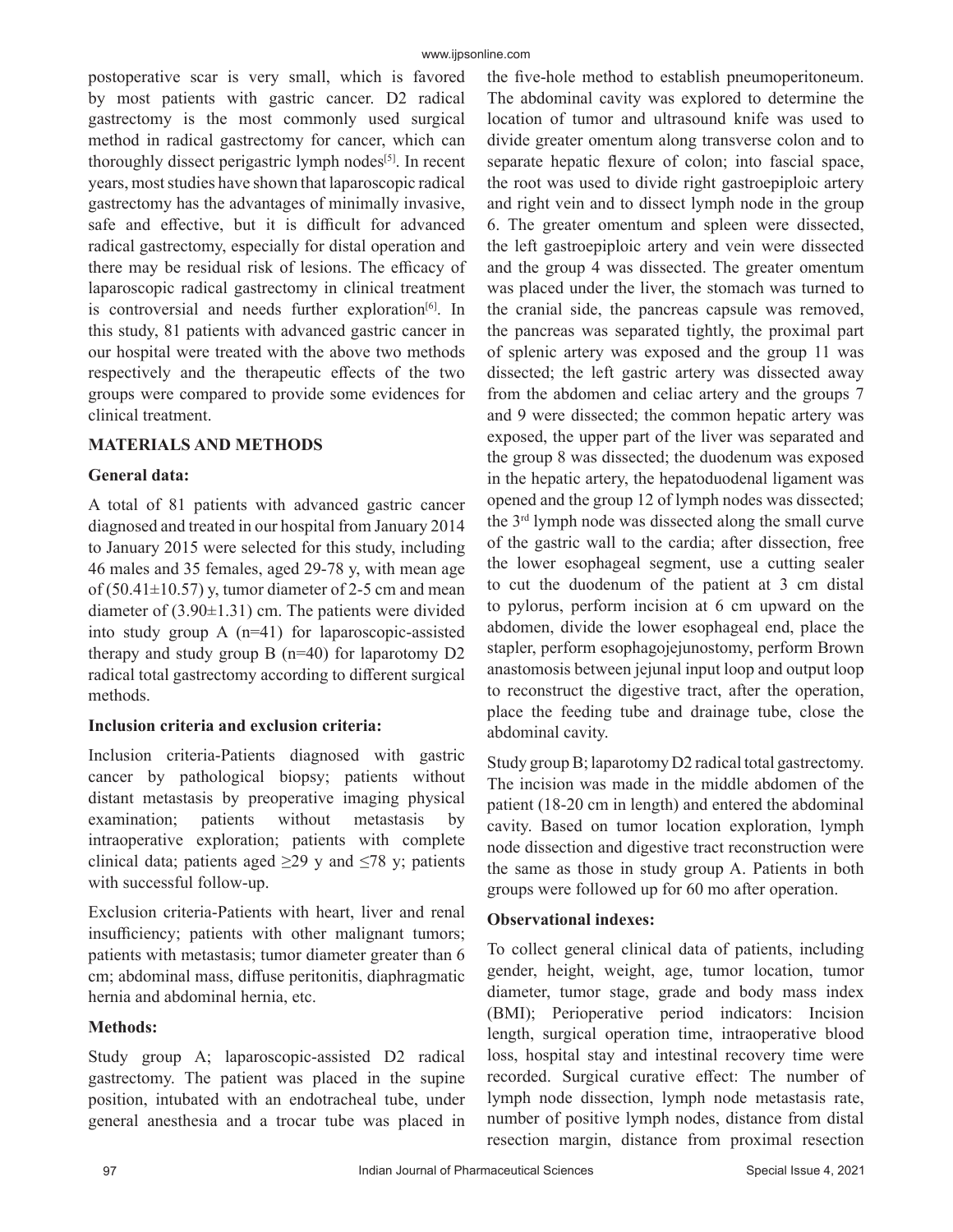margin and average survival time etc., were recorded. Postoperative complications: After a follow-up of 30 mo, the occurrence and recurrence of complications were compared; including incision infection, gastroplegia, anastomotic leakage, hemorrhage, pulmonary infection and duodenal leakage.

## **Statistical methods:**

Statistical data were analyzed using statistical package for the social sciences (SPSS) 23.0 software. For the measurement data with normal distribution,  $\bar{x} \pm s$  is used as t-test; for the enumeration data,  $n$  (%) is used as  $\chi^2$ -test. The difference was considered statistically significant when  $p<0.05$ .

## **RESULTS AND DISCUSSION**

There was no significant difference but comparability in general clinical data between the two groups  $(p>0.05)$ (Table 1).

Comparison of perioperative period indicators between the two groups were done. The operation time of study group A was significantly longer than that of study group B and the difference had statistical significance  $(p<0.05)$ ; the hospital stay, intraoperative blood loss, incision length and intestinal function recovery of study group A were significantly less than that of study group B and the difference had statistical significance (p<0.05) (Table 2).

Comparison of curative effect between two groups was observed. The number of lymph node dissection and number of positive lymph nodes and mean survival time of study group A were less than that of study group B, while the rate of lymph node metastasis, distance from distal resection margin and distance from proximal resection margin of study group A were greater than that of study group B, but the differences had no statistical significance (p>0.05) (Table 3).

Comparison of incidence and recurrence of complications between the two groups were measured. The complications in study group A were less than those in study group B and the incidence rate was low. The recurrence rate in study group A was higher than that in study group B, but the difference had no statistical significance (p>0.05) (Table 4).

| General data                              |                                   | Study group A<br>$(n=41)$ | Study group B<br>$(n=40)$ | t/ $\chi$ <sup>2</sup> value | p value |
|-------------------------------------------|-----------------------------------|---------------------------|---------------------------|------------------------------|---------|
| Mean age $(y)$                            |                                   | $51.23 \pm 11.05$         | $49.56 \pm 10.03$         | 0.932                        | 0.095   |
| BMI $(kg/m2)$                             |                                   | $22.13 \pm 1.17$          | $22.07 \pm 1.12$          | 0.687                        | 0.201   |
| Gender (case)                             | Male                              | 24 (58.54)                | 22 (55.00)                |                              |         |
|                                           | Female                            | 17(41.46)                 | 18 (45.00)                | 0.743                        | 0.158   |
| Tumor size (cm)                           |                                   | $3.96 \pm 1.45$           | $3.87 \pm 1.39$           | 0.824                        | 0.139   |
| Tumor location<br>(case)                  | Upper part of<br>stomach          | 18 (43.90)                | 15(37.50)                 | 0.713                        | 0.241   |
|                                           | Middle part of<br>stomach         | 23(56.10)                 | 25 (62.50)                |                              |         |
| N stage (case)                            | $N_0$                             | 16 (39.02)                | 14 (35.00)                |                              |         |
|                                           | $N_{1}$                           | 6(14.63)                  | 7(17.50)                  | 0.875                        | 0.103   |
|                                           | $N_{2}$                           | 7(17.07)                  | 8(40.00)                  |                              |         |
|                                           | $N_3$                             | 12 (29.27)                | 11(27.50)                 |                              |         |
| Tumor<br>differentiation<br>degree (case) | High differentiation              | 9(21.95)                  | 7(17.50)                  |                              |         |
|                                           | Medium and low<br>differentiation | 32 (78.05)                | 33 (82.50)                | 0.692                        | 0.186   |
| T stage (case)                            | $T_{2}$                           | 5(12.19)                  | 3(7.50)                   |                              |         |
|                                           | $T_3$                             | 4(9.76)                   | 6(15.00)                  | 0.713                        | 0.174   |
|                                           | $\mathsf{T}_4$                    | 32 (78.05)                | 31 (77.50)                |                              |         |

#### **TABLE 1: COMPARISON OF GENERAL CLINICAL DATA BETWEEN THE TWO GROUPS**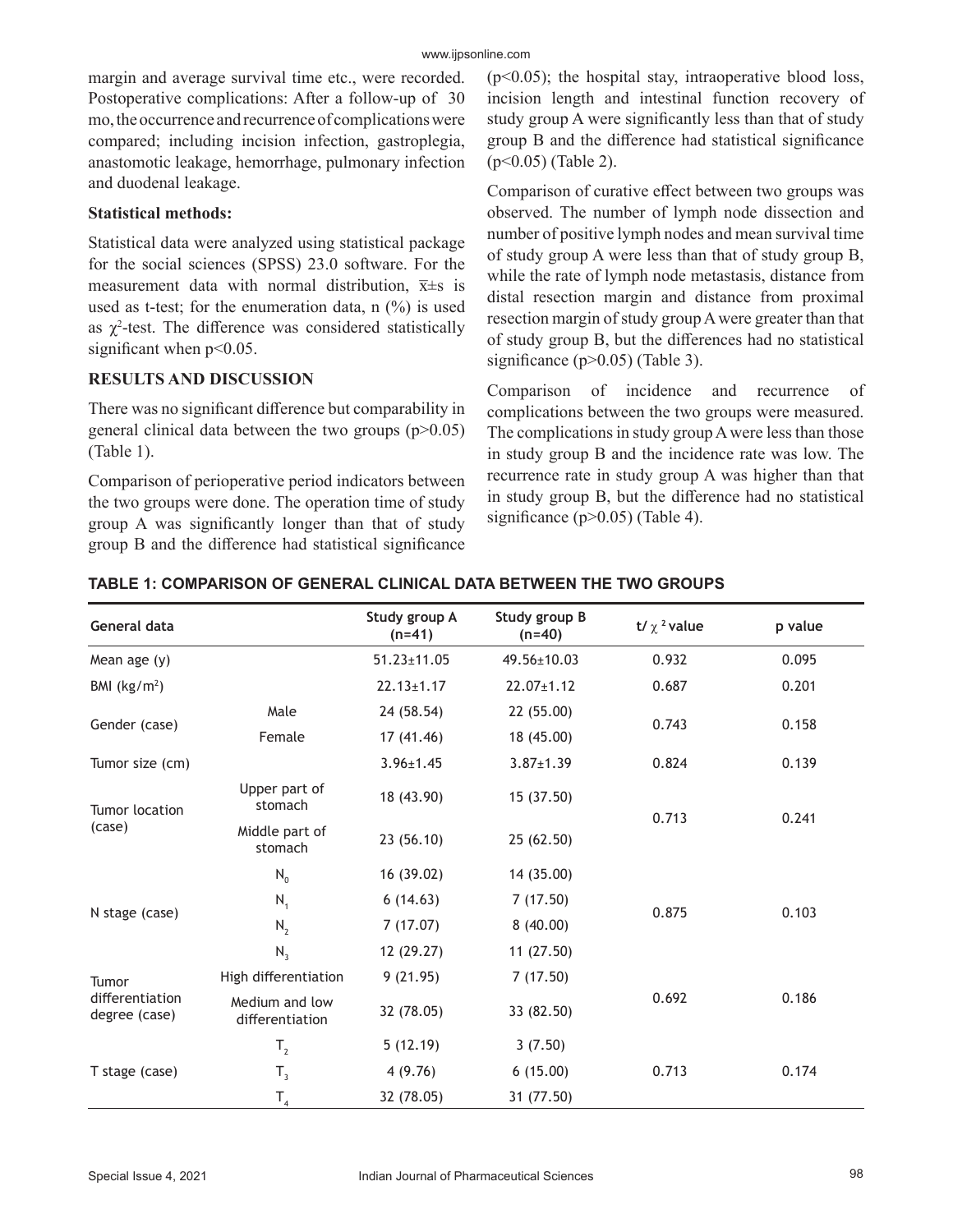| <b>Items</b>                        | Study group $A(n=41)$ | Study group $B(n=40)$ | t value  | p value |
|-------------------------------------|-----------------------|-----------------------|----------|---------|
| Operation time (min)                | $250.23 \pm 32.96$    | $215.25 \pm 27.63$    | 8.642    | 0.003   |
| Hospital stay (d)                   | $14.01 \pm 3.25$      | $16.15 \pm 3.59$      | $-6.716$ | 0.019   |
| Intraoperative blood<br>$loss$ (ml) | $72.41 \pm 15.57$     | $97.82 \pm 12.50$     | $-5.693$ | 0.006   |
| Length of incision (cm)             | $5.99 \pm 0.76$       | $19.01 \pm 1.23$      | 6.921    | 0.015   |
| Intestinal function<br>recovery (d) | $2.98 \pm 1.27$       | $3.51 \pm 1.42$       | $-4.367$ | 0.036   |

#### **TABLE 2: COMPARISON OF PERIOPERATIVE INDICATORS BETWEEN THE TWO GROUPS (x̅±s)**

## **TABLE 3: COMPARISON OF THE EFFECTS OF RADICAL SURGERY BETWEEN THE TWO GROUPS (x̅±s)**

| <b>Items</b>                                    | Study group $A(n=41)$ | Study group $B(n=40)$ | $t/\gamma^2$ value | p value |
|-------------------------------------------------|-----------------------|-----------------------|--------------------|---------|
| Number of lymph node<br>dissection (nos.)       | $25.52 + 5.47$        | $27.78 + 6.49$        | $-1.382$           | 0.325   |
| Lymph node metastasis<br>rate $(\%)$            | 35 (85.36)            | 34 (85.00)            | 0.132              | 0.854   |
| Number of positive<br>lymph nodes (nos.)        | $13.69 \pm 3.20$      | $14.02 \pm 3.37$      | $-0.647$           | 0.519   |
| Distance from distal<br>resection margin (cm)   | $4.67 \pm 1.10$       | $4.41 \pm 1.05$       | 0.312              | 0.497   |
| Distance from proximal<br>resection margin (cm) | $7.08 + 1.12$         | $6.99 \pm 1.08$       | 0.367              | 0.512   |
| Mean survival time $(v)$                        | $3.38 + 0.51$         | $3.05 \pm 0.48$       | 2.130              | 0.095   |

#### **TABLE 4: COMPARISON OF CO-OCCURRENCE AND RECURRENCE BETWEEN THE TWO GROUPS (%)**

| Complication                     | Study group A (n=41) | Study group B (n=40) | $\chi$ <sup>2</sup> value | p value |
|----------------------------------|----------------------|----------------------|---------------------------|---------|
| Wound infection                  |                      | 2                    |                           |         |
| Gastroplegia                     | 1                    |                      |                           |         |
| Anastomotic fistula              | 2                    |                      |                           |         |
| Anastomotic incision<br>bleeding | 2                    | 2                    |                           |         |
| Lung infection                   | 0                    |                      |                           |         |
| Duodenal leakage                 |                      |                      |                           |         |
| Total incidence                  | 7(17.50)             | 8(20.00)             | 0.924                     | 0.352   |
| Recurrence rate                  | 21(51.22)            | 20 (50.00)           | 0.846                     | 0.297   |

Gastric cancer is the fourth leading cause of lifethreatening illness worldwide<sup>[7]</sup>. Gastric cancer with cancer cells infiltrating into the submucosa, muscle layer or serosa is called advanced gastric cancer. The risk of distant metastasis is high. It is easy to progress to advanced stage of gastric cancer. If it is not treated in time, it is very harmful to the patient's life and health. Therefore, timely treatment of advanced gastric cancer and control of disease progression are of great significance in improving the prognosis and prolonging the survival time of patients.

D2 radical total gastrectomy is the main method to eradicate advanced gastric cancer. Laparotomy is to make an incision in the abdomen, open the abdominal cavity, remove the focus tissue, dissect the lymph nodes, control the tumor progression and delay the disease condition, with the confirmed therapeutic effect. This surgical method is easy to operate and has a wide application range, but the incision is long, which will cause great damage to the soft tissues of body and there are many complications. It is easy to miss some lymph nodes which are not easy to be found by naked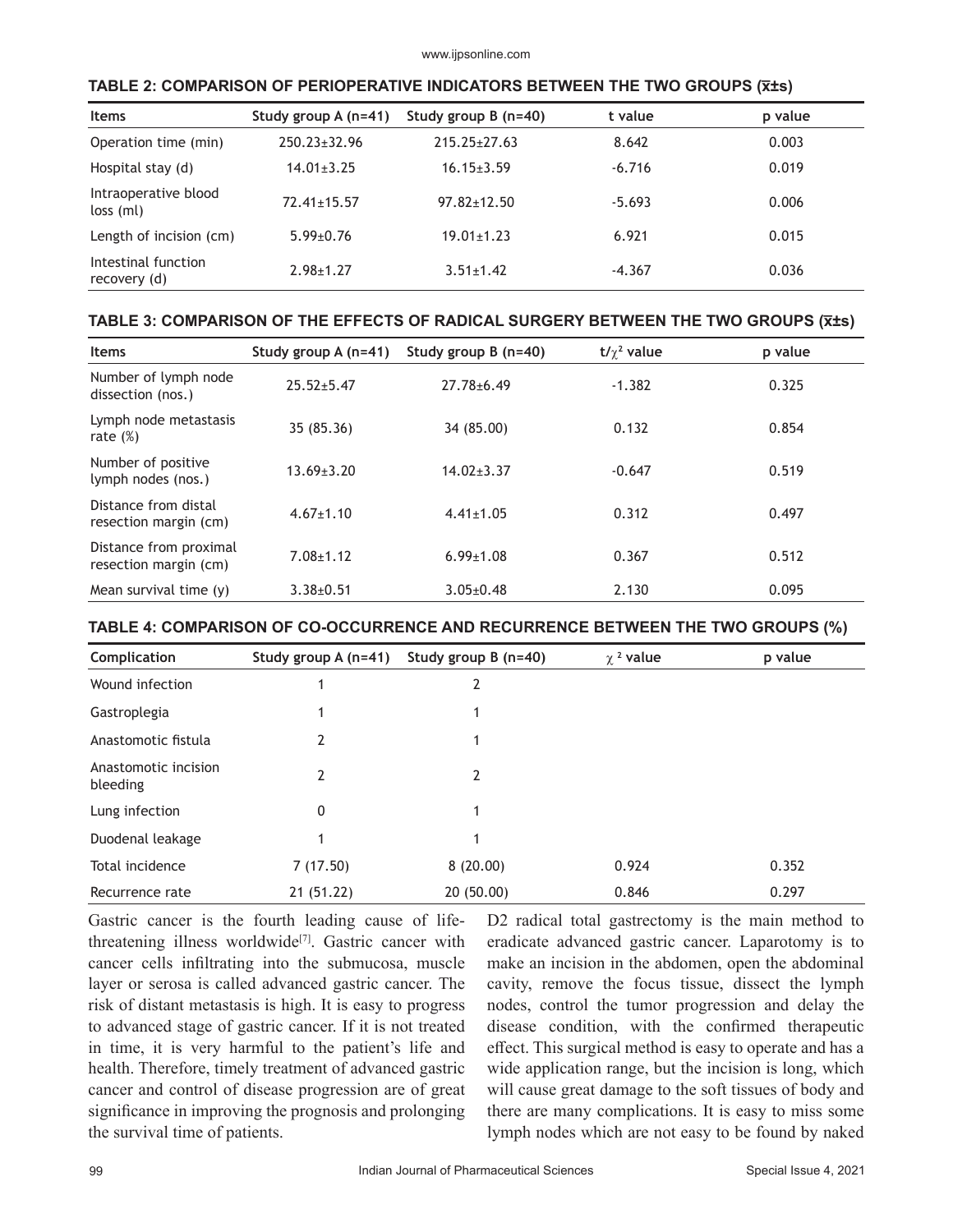eyes. The postoperative recovery time is long and it is not acceptable by patients. With the development of minimally invasive techniques, laparoscopic-assisted D2 radical total gastrectomy was gradually mature and was used for clinical treatment. This surgical method only need to perform small-hole puncture for the patient, use laparoscopic exploration to locate the lesion and remove the lesion, laparoscope can make to view clear position of lymph node, with good visual field and clearly locate the lymph node which is not easily visible to the naked eye, which is beneficial to the complete removal. Not only rapid resection of lesions and efficient dissection of lymph nodes, but also the advantages of minimally invasive surgery can be brought into play. The use of instruments can relieve the pain of patients without extensive soft tissue dissection. The intraoperative definition is high and the operation is more meticulous. It can reduce the damage to peripheral blood vessels and ensure the safe and effective operation. Most studies showed that the shortterm efficacy of laparoscopic-guided surgery in the treatment of gastric cancer was significantly better than that of traditional laparotomy group. However, most studies selected patients with small lesions in the lower part of stomach for prospective trial. Such patients with gastric cancer had good lesion edge identification, easy resection, lower difficulty than those of total gastrectomy, lower postoperative complications and lower mortality than those of laparotomy group $[8,9]$ . At present, the clinical application value of laparoscope in treatment of advanced gastric cancer and its influence on prognosis still need to be further studied. Complete lymph node dissection after total gastrectomy under laparoscope is a difficult point in current clinical operation. With the increase in the times of laparoscopic-guided surgery, doctors are more skilled in technique, familiar with perigastric lymph nodes and can operate the device well and reduce blood loss. Li *et al.*<sup>[10]</sup> proposed that laparoscopic-guided radical gastrectomy was well tolerated for neoadjuvant chemotherapy.

In this study, the operation time was significantly longer in study group A than in study group B. This may be due to the fact that, under laparoscopic surveillance, there are still certain limitations in the surgical operation, resulting in a prolonged operation time and that the surgical approach requires a high level of practice for the clinician. The results of this study are different from those of Yan *et al.*[11]. This may be due to differences in the selection of study objects and the ability of each hospital physician to perform laparoscopic techniques. The hospital stay, intraoperative blood loss, incision length and recovery time of intestinal function in study group A were significantly less than those in study group B. It indicated that laparoscopicassisted treatment could shorten hospital stay, reduce hemorrhagic volume with small trauma, which was beneficial to gastrointestinal recovery. The study by Wang *et al.*<sup>[12]</sup> showed that laparoscope group could shorten the anal drainage and hospital stay. The results of this study were consistent with those of Wang *et al.* The incision of laparotomy is large, easy to damage the surrounding tissues and organs and to increase the blood loss and may also affect the body's immune function. The amplification effect of laparoscope can well expose blood vessel, make intraoperative anatomy more precise, reduce bleeding risk and reduce blood loss. In this study, there was no significant difference in curative effect between study group A and study group B. A meta-analysis of the pros and cons of open surgery and laparoscopic resection using random effects modeling showed similar risk of short-term mortality and adverse events and no difference in the number of lymph nodes collected, indicating treatment equivalence between the two methods for tumors<sup>[13]</sup>. The results of this study are consistent with those of the above study. The analysis by Jeong *et al.*<sup>[14]</sup> showed that postoperative pulmonary complications, intestinal obstruction and wound problems were significantly higher in patients undergoing laparoscopy and in patients with advanced gastric cancer. Therefore, it is necessary to closely monitor the postoperative patients with advanced gastric cancer, so as to reduce the incidence of related complications. Park *et al.*<sup>[15]</sup> showed that there was no significant difference in complications and stress response between laparoscopic distal gastrectomy and open gastrectomy and there was no difference in disease-free survival rate 3 y after surgery. In this study, there was no difference in complications and recurrence between the two groups. It is consistent with Park study results.

Limitations of this study, small sample size, retrospective study and short follow-up may result in deviation. Therefore, it is necessary to expand the sample size and conduct prospective study to further clarify the therapeutic efficacy of laparoscopic D2 radical gastrectomy as well as possible advantages, risks and long-term results.

In conclusion, laparoscopic-assisted D2 radical total gastrectomy for advanced gastric cancer had less trauma, shorter gastrointestinal recovery time, similar number of lymph nodes dissection and survival time as